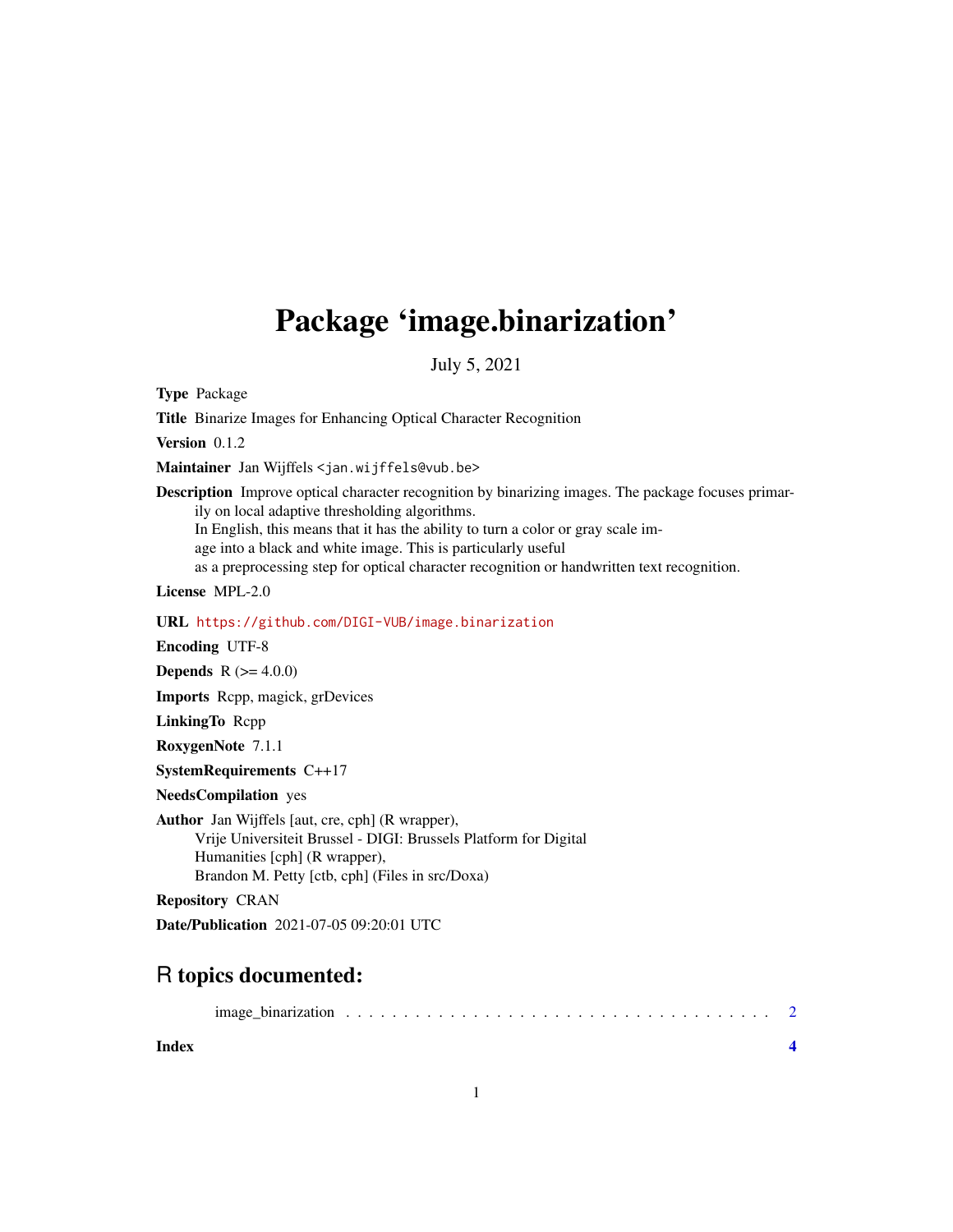<span id="page-1-0"></span>

#### Description

Binarize images in order to further process it for Optical Character Recognition (OCR) or Handwritten Text Recognition (HTR) purposes

- Otsu "A threshold selection method from gray-level histograms", 1979.
- Bernsen "Dynamic thresholding of gray-level images", 1986.
- Niblack "An Introduction to Digital Image Processing", 1986.
- Sauvola "Adaptive document image binarization", 1999.
- Wolf "Extraction and Recognition of Artificial Text in Multimedia Documents", 2003.
- Gatos "Adaptive degraded document image binarization", 2005. (Partial)
- NICK "Comparison of Niblack inspired Binarization methods for ancient documents", 2009.
- Su "Binarization of Historical Document Images Using the Local Maximum and Minimum", 2010.
- T.R. Singh "A New local Adaptive Thresholding Technique in Binarization", 2011.
- Bataineh "An adaptive local binarization method for document images based on a novel thresholding method and dynamic windows", 2011. (unreproducible)
- ISauvola "ISauvola: Improved Sauvola's Algorithm for Document Image Binarization", 2016.
- WAN "Binarization of Document Image Using Optimum Threshold Modification", 2018.

#### Usage

 $image\_binarization(x, type, opts = list())$ 

#### Arguments

| x    | an image of class 'magick-image'. In grayscale. E.g. a PGM file. If not provided<br>in grayscale, will extract the gray channel.                                                         |
|------|------------------------------------------------------------------------------------------------------------------------------------------------------------------------------------------|
| type | a character string with the type of binarization to use. Either 'otsu', 'bernsen',<br>'niblack', 'sauvola', 'wolf', 'nick', 'gatos', 'su', 'trsingh', 'bataineh', 'wan' or<br>'isauvola' |
| opts | a list of options to pass on to the algorithm. See the details and the examples.                                                                                                         |

#### Details

Options which can be bassed on to the binarization routines, with the defaults between brackets

- otsu: none
- bernsen: window(75L), k(0.2), threshold(100L), contrast-limit(25L)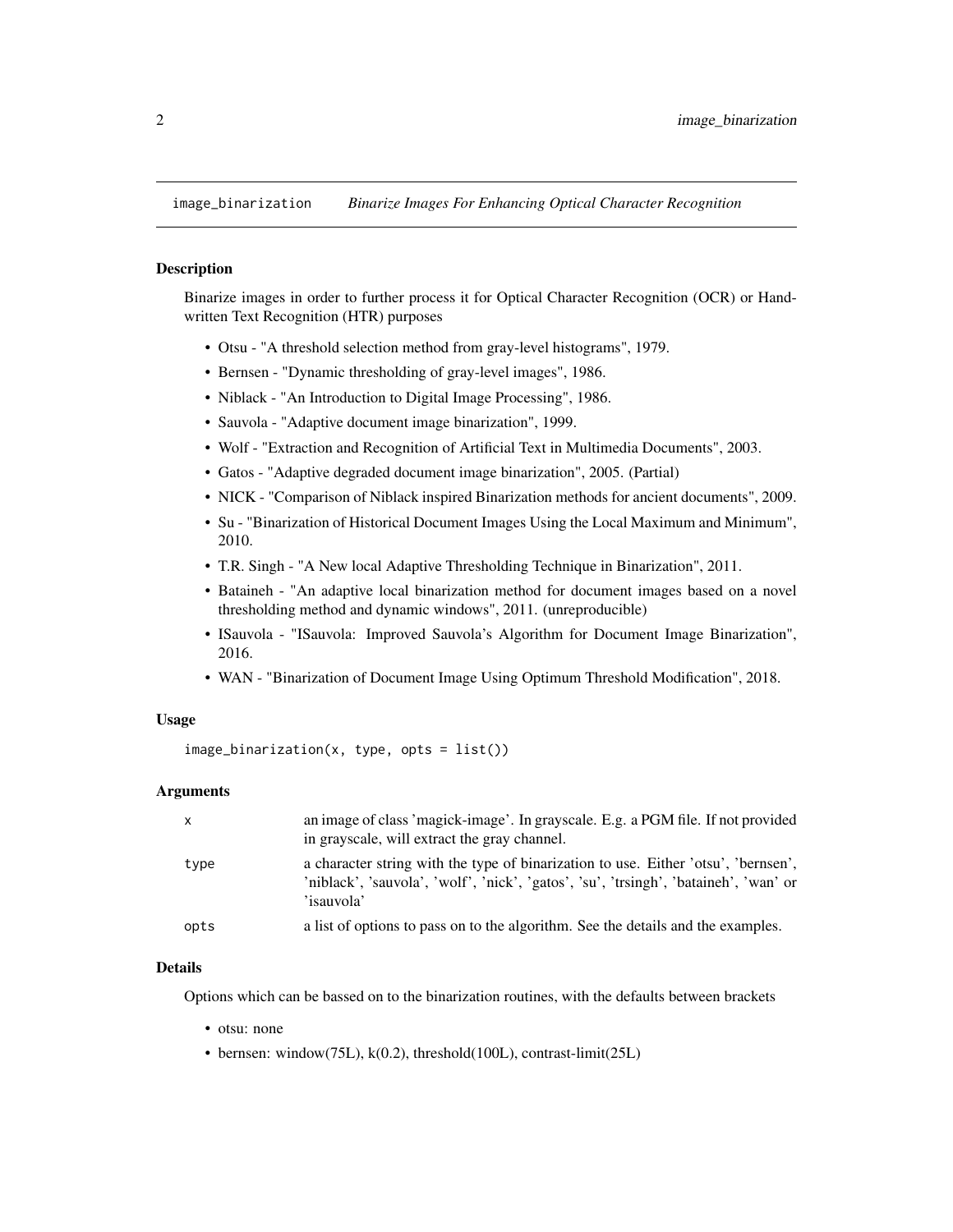- niblack: window(75L),  $k(0.2)$
- sauvola: window(75L), k(0.2)
- wolf: window(75L),  $k(0.2)$
- nick: window(75L),  $k(-0.2)$
- gatos: window(75L),  $k(0.2)$ , glyph(60L)
- su: window(75L), minN(75L)
- trsingh: window(75L),  $k(0.2)$
- bataineh: none
- wan: window(75L),  $k(0.2)$
- isauvola: window $(75L)$ , k $(0.2)$

Note that it is important that you provide the window / threshold / contrast-limit, minN, glyph argument as integers (e.g. as in 75L) and the other parameters as numerics.

#### Value

a binarized image of class magick-image as handled by the magick R package

#### Examples

```
library(magick)
f <- system.file("extdata", "doxa-example.png", package = "image.binarization")
img <- image_read(f)
img <- image_convert(img, format = "PGM", colorspace = "Gray")
binary <- image_binarization(img, type = "otsu")
binary
binary <- image_binarization(img, type = "bernsen",
                             opts = list(window = 50L, k = 0.2, threshold = 50L))binary
binary \le - image_binarization(img, type = "niblack", opts = list(window = 75L, k = 0.2))
binary
binary <- image_binarization(img, type = "sauvola")
binary
binary <- image_binarization(img, type = "wolf")
binary
binary \le image_binarization(img, type = "nick", opts = list(window = 75L, k = -0.2))
binary
binary <- image_binarization(img, type = "gatos", opts = list(window = 75L, k = 0.2, glyph = 50L))
binary
binary <- image_binarization(img, type = "su", opts = list(window = 20L))
binary
binary <- image_binarization(img, type = "trsingh")
binary
binary <- image_binarization(img, type = "bataineh")
binary
binary <- image_binarization(img, type = "wan")
binary
binary \le image_binarization(img, type = "isauvola", opts = list(window = 75L, k = 0.2))
binary
```